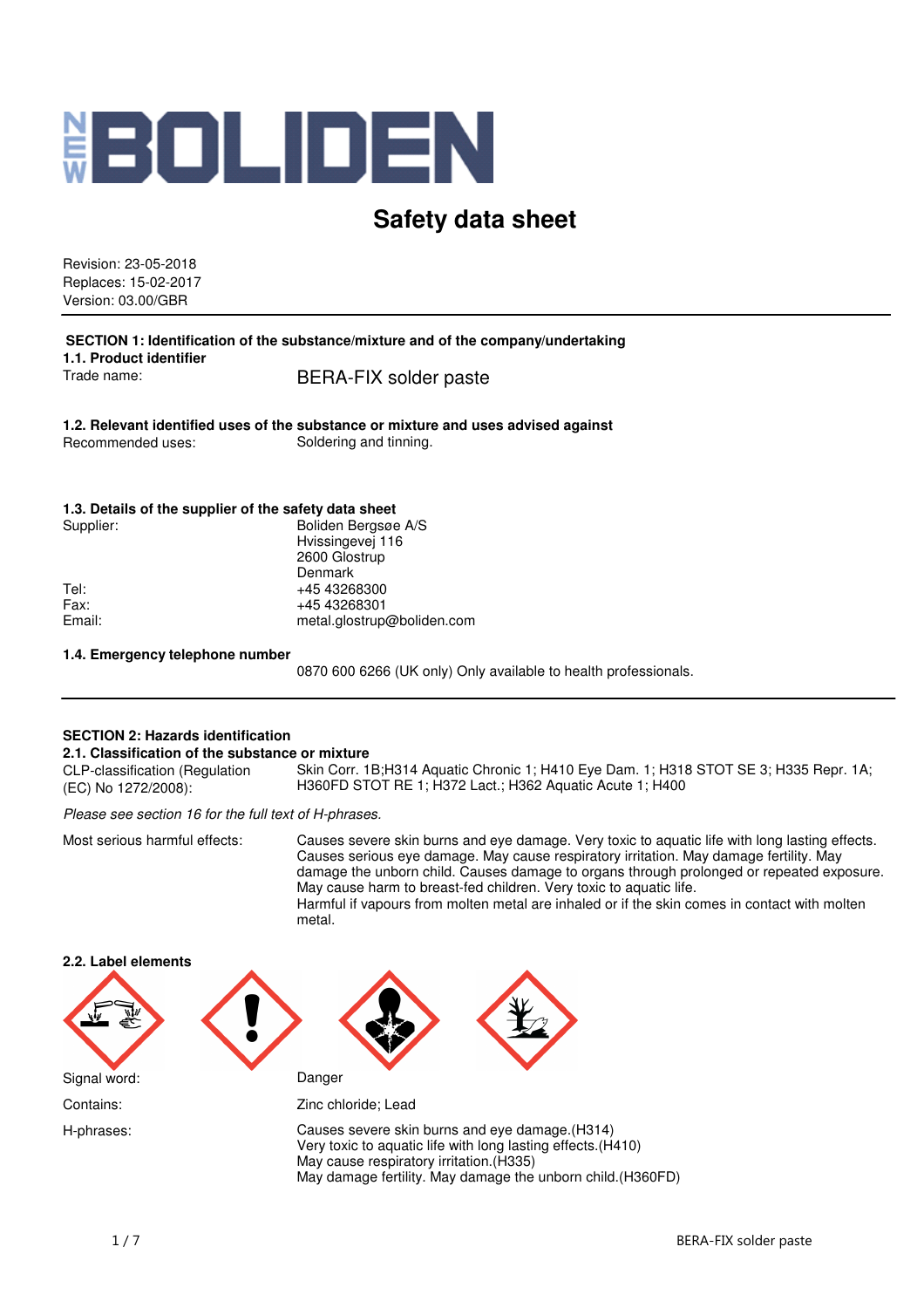| 2.3. Other hazards        |                                                                                                                                                                                                                                                                                                                                                                                                                                                                                                                                                                           |
|---------------------------|---------------------------------------------------------------------------------------------------------------------------------------------------------------------------------------------------------------------------------------------------------------------------------------------------------------------------------------------------------------------------------------------------------------------------------------------------------------------------------------------------------------------------------------------------------------------------|
| Supplemental information: | Contains lead. Should not be used on surfaces liable to be chewed or sucked by children.<br>Restricted to professional users.                                                                                                                                                                                                                                                                                                                                                                                                                                             |
| P-phrases:                | Obtain special instructions before use. (P201)<br>Wear protective gloves/protective clothing/eye protection/face protection. (P280)<br>IF SWALLOWED: Immediately call a POISON CENTER/doctor. (P301/310-a)<br>IF exposed or concerned: Get medical advice/attention. (P308/313)<br>IF IN EYES: Rinse cautiously with water for several minutes. Remove contact lenses, if present<br>and easy to do. Continue rinsing. (P305/351/338)<br>Immediately call a POISON CENTER/doctor. (P310-a)<br>Dispose of contents/container in accordance with local regulation. (P501-A) |
|                           | Causes damage to organs through prolonged or repeated exposure. (H372)<br>May cause harm to breast-fed children. (H362)                                                                                                                                                                                                                                                                                                                                                                                                                                                   |

(PBT/vPvB) No assessment required, as the product contains inorganic matter only.

# **SECTION 3: Composition/information on ingredients**

| 3.2. Mixtures          |                          |                  |                                                        |           |             |
|------------------------|--------------------------|------------------|--------------------------------------------------------|-----------|-------------|
| Registration<br>number | CAS/<br><b>EC Number</b> | <b>Substance</b> | CLP-classification (Regulation (EC) No 1272/2008) w/w% |           | <b>Note</b> |
| $\blacksquare$         | 7439-92-1-F              | Lead             | Repr. 1A; H360FD Lact.; H362 STOTRE 1; H372            | 20-60     |             |
| $\cdot$                | 231-100-4                |                  | Aquatic Acute 1:H400 Aquatic Chronic 1:H410            |           |             |
|                        |                          |                  |                                                        |           |             |
|                        | 7440-31-5                | Tin              |                                                        | 12,5-50   |             |
|                        | 231-141-8                |                  |                                                        |           |             |
| 01-211947243           | 7646-85-7-d              | zinc chloride    | Acute Tox. 4; H302 Skin Corr. 1B; H314                 | $10 - 15$ |             |
| $1 - 44 -$             | 231-592-0                |                  | Aquatic Acute 1:H400 Aquatic Chronic 1:H410            |           |             |
| $\cdot$                |                          |                  |                                                        |           |             |
| $\cdot$                |                          |                  |                                                        |           |             |
| $-$                    |                          |                  |                                                        |           |             |

Please see section 16 for the full text of H-phrases.

## **SECTION 4: First aid measures**

| 4.1. Description of first aid measures |                                                                                                                                                                                                                                                                                                                                                                                                                                                                                                                                                                                                    |
|----------------------------------------|----------------------------------------------------------------------------------------------------------------------------------------------------------------------------------------------------------------------------------------------------------------------------------------------------------------------------------------------------------------------------------------------------------------------------------------------------------------------------------------------------------------------------------------------------------------------------------------------------|
| Inhalation:                            | Seek fresh air. Seek medical advice in case of persistent discomfort.                                                                                                                                                                                                                                                                                                                                                                                                                                                                                                                              |
| Ingestion:                             | Wash out mouth thoroughly and drink 1-2 glasses of water in small sips. Do not induce<br>vomiting. Seek medical advice immediately.                                                                                                                                                                                                                                                                                                                                                                                                                                                                |
| Skin:                                  | Immediately remove contaminated clothing, watch and jewellery. Wash the skin thoroughly with<br>water and continue washing for a long time. Seek medical advice immediately.                                                                                                                                                                                                                                                                                                                                                                                                                       |
| Eyes:                                  | Open eye wide, remove any contact lenses and flush immediately with water (preferably using<br>eye wash equipment). Seek medical advice immediately. Continue flushing until medical<br>attention is obtained.                                                                                                                                                                                                                                                                                                                                                                                     |
| Other information:                     | When obtaining medical advice, show the safety data sheet or label.                                                                                                                                                                                                                                                                                                                                                                                                                                                                                                                                |
|                                        | 4.2. Most important symptoms and effects, both acute and delayed                                                                                                                                                                                                                                                                                                                                                                                                                                                                                                                                   |
|                                        | Has a caustic burning effect and causes burning pain, reddening, blistering and burning sores if<br>it comes in contact with skin. Eye contact may result in deep caustic burns, pain, tearing and<br>cramping of the eyelids. Risk of serious eye injury and loss of sight. Inhalation is irritating to the<br>upper airways. Harmful if vapours from molten metal are inhaled or if the skin comes in contact<br>with molten metal. Causes damage to organs through prolonged or repeated exposure. May<br>damage fertility. May damage the unborn child. May cause harm to breast-fed children. |
|                                        | 4.3. Indication of any immediate medical attention and special treatment needed                                                                                                                                                                                                                                                                                                                                                                                                                                                                                                                    |
|                                        | Treat symptoms. Ensure that medical personnel are aware of the material involved, and take<br>precautions to protect themselves.                                                                                                                                                                                                                                                                                                                                                                                                                                                                   |
|                                        |                                                                                                                                                                                                                                                                                                                                                                                                                                                                                                                                                                                                    |

#### **SECTION 5: Firefighting measures**

#### **5.1. Extinguishing media**

|                                | Extinguish with powder, foam, carbon dioxide or water mist. Use water or water mist to cool |
|--------------------------------|---------------------------------------------------------------------------------------------|
| Suitable extinguishing media   | non-janited stock.                                                                          |
| Unsuitable extinguishing media | Do not use water stream, as it may spread the fire.                                         |

# **5.2. Special hazards arising from the substance or mixture**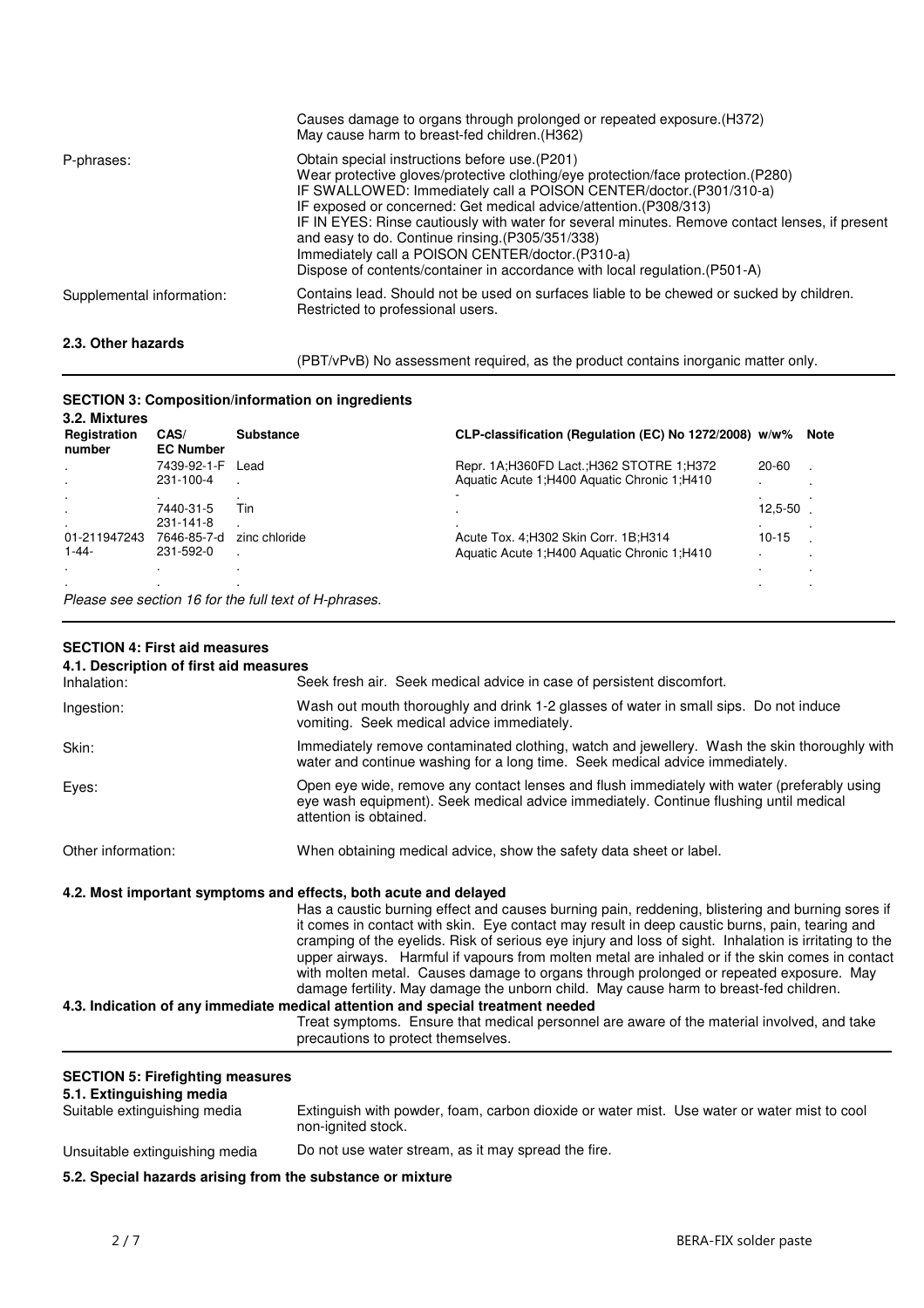| 5.3. Advice for firefighters | The product is not directly flammable. Avoid inhalation of vapour and fumes – seek fresh air.                                                                                                                                                                                                          |
|------------------------------|--------------------------------------------------------------------------------------------------------------------------------------------------------------------------------------------------------------------------------------------------------------------------------------------------------|
|                              | Move containers from danger area if it can be done without risk. Avoid inhalation of vapour and<br>flue gases – seek fresh air. Wear Self-Contained Breathing Apparatus (SCBA) with a chemical<br>protection suit. Extinguishing water which has been in contact with the product may be<br>corrosive. |
|                              |                                                                                                                                                                                                                                                                                                        |

## **SECTION 6: Accidental release measures**

| 6.1. Personal precautions, protective equipment and emergency procedures |                                                                                                                                                                                                                        |  |
|--------------------------------------------------------------------------|------------------------------------------------------------------------------------------------------------------------------------------------------------------------------------------------------------------------|--|
| For non-emergency personnel:                                             | In case of insufficient ventilation, wear respiratory protective equipment. Wear safety<br>goggles/face protection. Wear gloves. Stay upwind/keep distance from source. Stop leak if<br>this can be done without risk. |  |
| For emergency responders:                                                | In addition to the above: Chemical protective suit equivalent to EN 943-2 is recommended.                                                                                                                              |  |
| 6.2. Environmental precautions                                           |                                                                                                                                                                                                                        |  |
|                                                                          | Prevent spillage from entering drains and/or surface water.                                                                                                                                                            |  |
| 6.3. Methods and material for containment and cleaning up                |                                                                                                                                                                                                                        |  |
|                                                                          | Contain and absorb spill with sand or other absorbent material and transfer to suitable waste<br>containers. Wipe up minor spills with a cloth. Caution! Causes burns.                                                 |  |
| 6.4. Reference to other sections                                         |                                                                                                                                                                                                                        |  |
|                                                                          | See section 8 for type of protective equipment. See section 13 for instructions on disposal.                                                                                                                           |  |

# **SECTION 7: Handling and storage**

| 7.1. Precautions for safe handling                                | Work under effective process ventilation (e.g. local exhaust ventilation). Running water and eye<br>wash equipment must be available. Wash hands before breaks, before using restroom<br>facilities, and at the end of work. A workplace assessment must be conducted to ensure that<br>employees are not exposed to effects that may involve a risk when breastfeeding. A workplace<br>assessment must be conducted to ensure that employees are not exposed to effects that may<br>involve a risk during pregnancy. |
|-------------------------------------------------------------------|-----------------------------------------------------------------------------------------------------------------------------------------------------------------------------------------------------------------------------------------------------------------------------------------------------------------------------------------------------------------------------------------------------------------------------------------------------------------------------------------------------------------------|
| 7.2. Conditions for safe storage, including any incompatibilities | Store safely, out of reach of children and away from food, animal feeding stuffs, medicines, etc.<br>Store in a dry, cool, well-ventilated area. Keep in tightly closed original packaging. Private<br>users must keep the product under lock. This requirement does not apply to commercial use.                                                                                                                                                                                                                     |
| 7.3. Specific end use(s)                                          | None.                                                                                                                                                                                                                                                                                                                                                                                                                                                                                                                 |

## **SECTION 8: Exposure controls/personal protection 8.1. Control parameters**

Occupational exposure limits:

| Occupational cyposure in mo. |                            |          |
|------------------------------|----------------------------|----------|
| Ingredient:                  | Exposure limit             | Comments |
| zinc chloride                | $(8h)$ , - (15m) ppm       | lFume    |
|                              | l (8h), 2 (15m) mg/m3      |          |
| lLead                        | (8h), - (15m) ppm          |          |
|                              | $[0.15 (8h), -(15m)$ mg/m3 |          |
| lTin                         | - (8h), - (15m) ppm        |          |
|                              | $2(8h)$ , 4 (15m) mg/m3    |          |

Legal basis: EH40/2005 Workplace exposure limits. Last amended December 2011.

| Measuring methods:                                          | Compliance with the stated occupational exposure limits may be checked by occupational<br>hygiene measurements.                                                                                                                                                                       |
|-------------------------------------------------------------|---------------------------------------------------------------------------------------------------------------------------------------------------------------------------------------------------------------------------------------------------------------------------------------|
| 8.2. Exposure controls<br>Appropriate engineering controls: | Wear the personal protective equipment specified below.                                                                                                                                                                                                                               |
| Personal protective equipment,<br>eye/face protection:      | Wear safety goggles/face protection. Eye protection must conform to EN 166.                                                                                                                                                                                                           |
| Personal protective equipment,<br>skin protection:          | Wear plastic or rubber protective gloves. Breakthrough time has not been determined for the<br>product. Change gloves often. Gloves must conform to EN 374. Wear protective gloves which<br>protect against contact and splashing from molten metal. Gloves must conform to EN 12477. |
| Personal protective equipment,                              | In case of heating/use of the product in an area with inadequate ventilation, wear respiratory                                                                                                                                                                                        |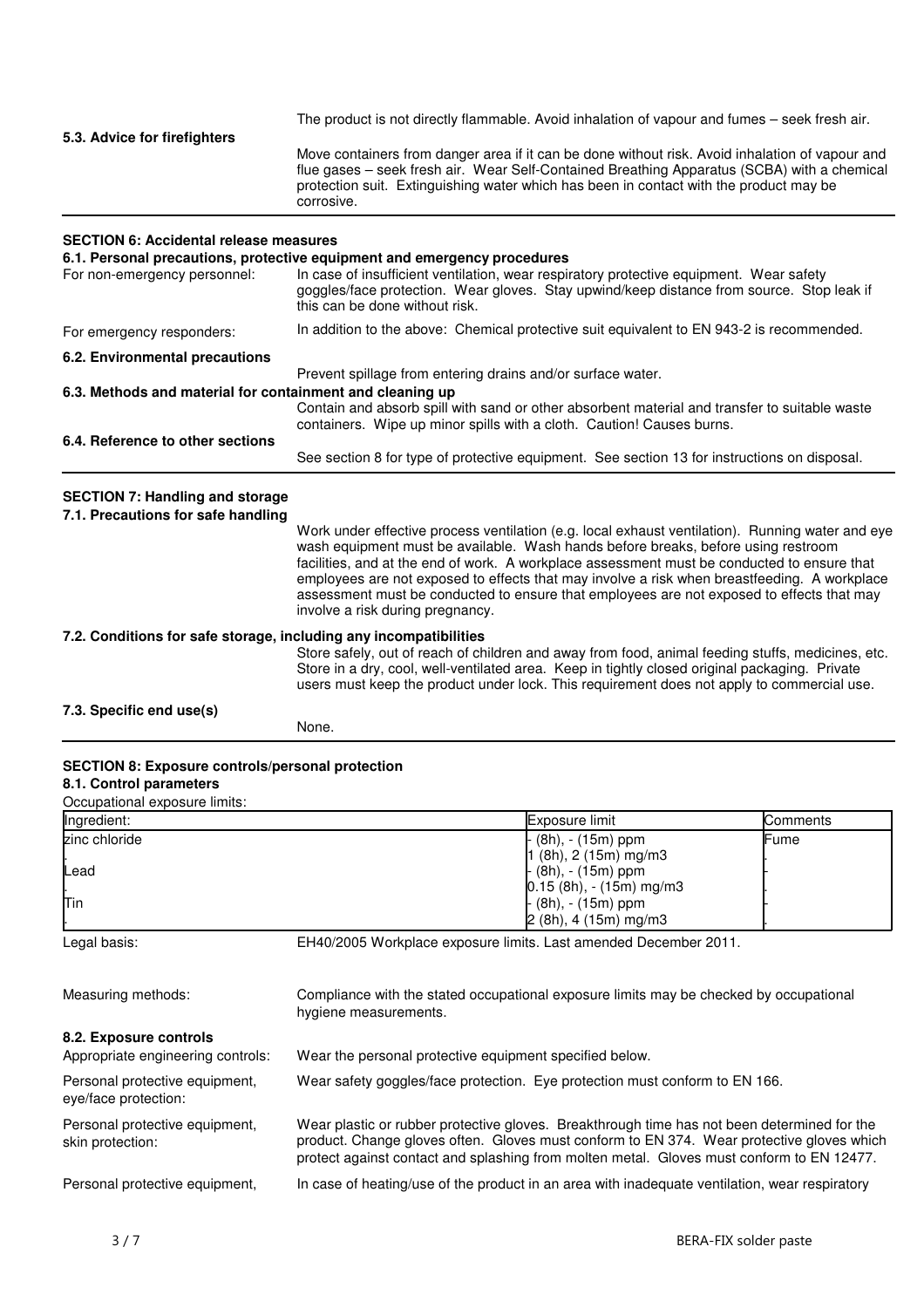respiratory protection: protection with filter B/P3. Respiratory protection must conform to one of the following standards: EN 136/140/145. Environmental exposure controls: Ensure compliance with local regulations for emissions.

#### **SECTION 9: Physical and chemical properties**

| .ca. and chomical proports                                 |                                  |  |  |
|------------------------------------------------------------|----------------------------------|--|--|
| 9.1. Information on basic physical and chemical properties |                                  |  |  |
| State:                                                     | Paste                            |  |  |
| Colour:                                                    | Grey                             |  |  |
| Odour:                                                     | Prickling                        |  |  |
| Odour threshold:                                           | No data                          |  |  |
| pH (solution for use):                                     | No data                          |  |  |
| pH (concentrate):                                          | No data                          |  |  |
| Melting point/freezing point:                              | 183-238°C                        |  |  |
| Initial boiling point and boiling                          | No data                          |  |  |
| range:                                                     |                                  |  |  |
| Flash point:                                               | No data                          |  |  |
| Evaporation rate:                                          | No data                          |  |  |
| Flammability (solid, gas):                                 | No data                          |  |  |
| Upper/lower flammability limits:                           | No data                          |  |  |
| Upper/lower explosive limits:                              | No data                          |  |  |
| Vapour pressure:                                           | No data                          |  |  |
| Vapour density:                                            | No data                          |  |  |
| Relative density:                                          | 7                                |  |  |
| Solubility:                                                | Soluble in the following: Water. |  |  |
| <b>Partition coefficient</b>                               | No data                          |  |  |
| n-octanol/water:                                           |                                  |  |  |
| Auto-ignition temperature:                                 | No data                          |  |  |
| Decomposition temperature:                                 | No data                          |  |  |
| Viscosity:                                                 | No data                          |  |  |
| Explosive properties:                                      | No data                          |  |  |
| Oxidising properties:                                      | No data                          |  |  |
| 9.2. Other information                                     |                                  |  |  |

None.

# **SECTION 10: Stability and reactivity**

| <b>SLOTION TO: Stability and reactivity</b><br>10.1. Reactivity |                                                                                                                                |
|-----------------------------------------------------------------|--------------------------------------------------------------------------------------------------------------------------------|
|                                                                 | Not reactive.                                                                                                                  |
| 10.2. Chemical stability                                        |                                                                                                                                |
|                                                                 | The product is stable when used in accordance with the supplier's directions.                                                  |
| 10.3. Possibility of hazardous reactions                        |                                                                                                                                |
|                                                                 | None known.                                                                                                                    |
| 10.4. Conditions to avoid                                       |                                                                                                                                |
|                                                                 | Avoid heating and contact with ignition sources.                                                                               |
| 10.5. Incompatible materials                                    |                                                                                                                                |
|                                                                 | None known.                                                                                                                    |
| 10.6. Hazardous decomposition products                          |                                                                                                                                |
|                                                                 | Product decomposes in fire conditions or when heated to high temperatures, and inflammable<br>and toxic gases may be released. |

# **SECTION 11: Toxicological information**

| 11.1. Information on toxicological effects |                                                                                                                                                                                         |  |
|--------------------------------------------|-----------------------------------------------------------------------------------------------------------------------------------------------------------------------------------------|--|
| Acute toxicity - oral:                     | The product does not have to be classified. Based on existing data, the classification criteria<br>are deemed not to have been met. Ingestion of large quantities may cause discomfort. |  |
|                                            | 7646-85-7-d: Rat: LD50 = 350 mg/kg                                                                                                                                                      |  |
| Acute toxicity - dermal:                   | The product does not have to be classified. Test data are not available.                                                                                                                |  |
| Acute toxicity - inhalation:               | The product does not have to be classified. Test data are not available.                                                                                                                |  |
| Skin corrosion/irritation:                 | Has a caustic burning effect and causes burning pain, reddening, blistering and burning sores if<br>it comes in contact with skin.                                                      |  |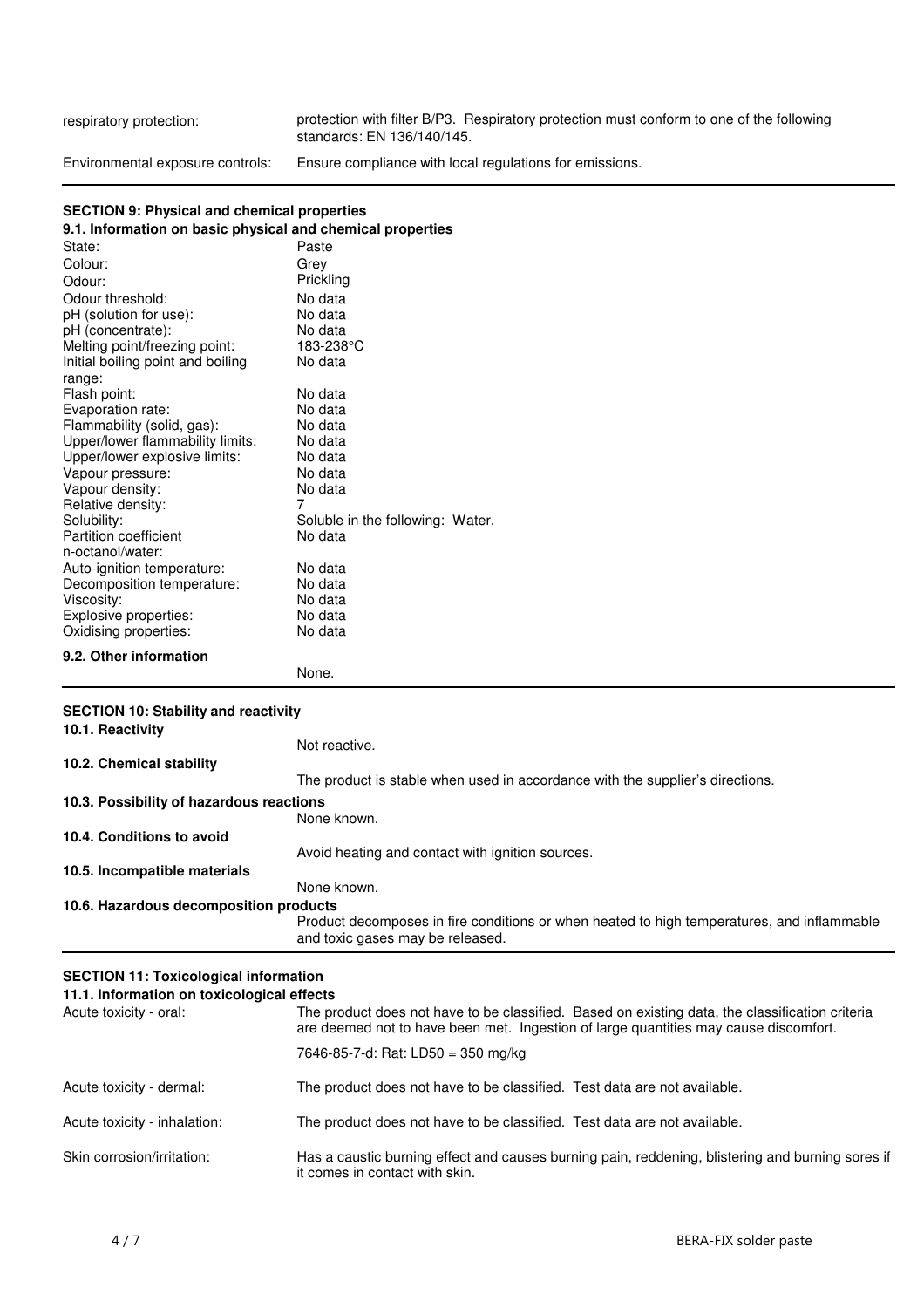| Serious eye damage/eye irritation:                  | Eye contact may result in deep caustic burns, pain, tearing and cramping of the eyelids. Risk of<br>serious eye injury and loss of sight.                                                                                                                                                                                                                                                                                         |
|-----------------------------------------------------|-----------------------------------------------------------------------------------------------------------------------------------------------------------------------------------------------------------------------------------------------------------------------------------------------------------------------------------------------------------------------------------------------------------------------------------|
| Respiratory sensitisation or skin<br>sensitisation: | The product does not have to be classified. Test data are not available.                                                                                                                                                                                                                                                                                                                                                          |
| Germ cell mutagenicity:                             | The product does not have to be classified. Test data are not available.                                                                                                                                                                                                                                                                                                                                                          |
| Carcinogenic properties:                            | The product does not have to be classified. Test data are not available.                                                                                                                                                                                                                                                                                                                                                          |
| Reproductive toxicity:                              | May damage fertility. May damage the unborn child. May cause harm to breast-fed children.                                                                                                                                                                                                                                                                                                                                         |
| Single STOT exposure:                               | Inhalation is irritating to the upper airways. Inhalation of smoke from the soldering / welding<br>process may cause irritation to the upper airways. May cause a burning sensation in the nose,<br>mouth and throat, as well as headaches, coughing and discomfort.                                                                                                                                                              |
| Repeated STOT exposure:                             | Causes damage to organs through prolonged or repeated exposure.                                                                                                                                                                                                                                                                                                                                                                   |
| Aspiration hazard:                                  | The product does not have to be classified. Test data are not available.                                                                                                                                                                                                                                                                                                                                                          |
| Other toxicological effects:                        | Inhalation of lead vapors can cause accumulation of lead in the body. Accumulation of large<br>quantities may cause discomfort as memory loss, paralysis, insomnia and kidney problems.<br>Ingestion may cause caustic burning in mouth, aesophagus and stomach. Pains in mouth,<br>throat and stomach. Difficulty swallowing, feeling unwell and vomiting of blood. Brown spots and<br>burns may appear in and around the mouth. |

| <b>SECTION 12: Ecological information</b><br>12.1. Toxicity |                                                                                                 |  |
|-------------------------------------------------------------|-------------------------------------------------------------------------------------------------|--|
|                                                             | Very toxic to aquatic life with long lasting effects.                                           |  |
| 12.2. Persistence and degradability                         |                                                                                                 |  |
|                                                             | The concept of biodegradability is not relevant, as the product contains inorganic matter only. |  |
| 12.3. Bioaccumulative potential                             |                                                                                                 |  |
|                                                             | No bioaccumulation expected.                                                                    |  |
| 12.4. Mobility in soil                                      |                                                                                                 |  |
|                                                             | Test data are not available.                                                                    |  |
| 12.5. Results of PBT and vPvB assessment                    |                                                                                                 |  |
|                                                             | The product does not contain any PBT or vPvB substances.                                        |  |
| 12.6. Other adverse effects                                 |                                                                                                 |  |
|                                                             | None known.                                                                                     |  |

# **SECTION 13: Disposal considerations**

**13.1. Waste treatment methods** Avoid discharge to drain or surface water. If this product as supplied becomes a waste, it meets the criteria of a hazardous waste (Dir. 2008/98/EU). Collect spills and waste in closed, leak-proof containers for disposal at the local hazardous waste site. EWC code: Depends on line of business and use, for instance 16 03 03\* inorganic wastes containing dangerous substances Absorbent/cloth contaminated with the product: EWC code: 15 02 02 absorbents, filter materials (including oil filters not otherwise specified), wiping cloths, protective clothing contaminated by dangerous substances Empty, cleansed packaging should be disposed of for recycling. Uncleansed packaging is to be disposed of via the local waste-removal scheme.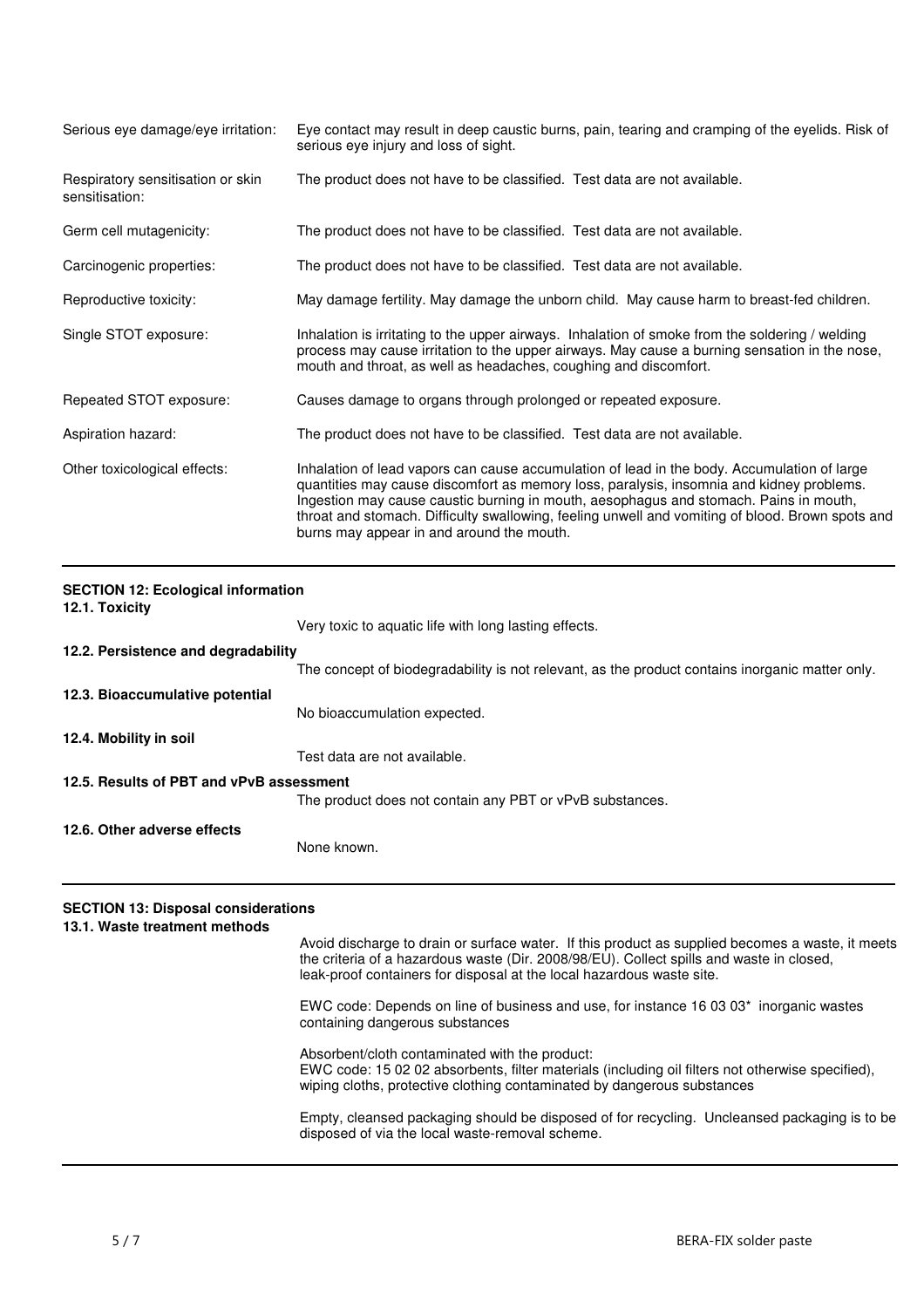| <b>SECTION 14: Transport information</b><br><b>ADR/RID</b> |                                                                                                                                                                                                     |
|------------------------------------------------------------|-----------------------------------------------------------------------------------------------------------------------------------------------------------------------------------------------------|
| 14.1. UN number                                            | 1759                                                                                                                                                                                                |
| 14.2. UN proper shipping name                              | CORROSIVE SOLID, N.O.S. (Zinc chloride)                                                                                                                                                             |
| 14.3. Transport hazard class(es)                           | 8                                                                                                                                                                                                   |
| 14.4. Packing group                                        | Ш                                                                                                                                                                                                   |
| Hazard identification number                               | 80                                                                                                                                                                                                  |
| Tunnel restriction code:                                   | Е                                                                                                                                                                                                   |
| 14.5. Environmental hazards                                | The product must be labelled as an environmental hazard (symbol: fish and tree) in packaging<br>sizes of more than 5 kg/l.                                                                          |
| <b>ADN</b>                                                 |                                                                                                                                                                                                     |
| 14.1. UN number                                            | 1759                                                                                                                                                                                                |
| 14.2. UN proper shipping name                              | CORROSIVE SOLID, N.O.S. (Zinc chloride)                                                                                                                                                             |
| 14.3. Transport hazard class(es)                           | 8                                                                                                                                                                                                   |
| 14.4. Packing group                                        | $\mathbf{III}$                                                                                                                                                                                      |
| 14.5. Environmental hazards                                | The product must be labelled as an environmental hazard (symbol: fish and tree) in packaging<br>sizes of more than 5 kg/l.                                                                          |
| Transport in tank vessels:                                 | Not applicable.                                                                                                                                                                                     |
| <b>IMDG</b>                                                |                                                                                                                                                                                                     |
| 14.1. UN number                                            | 1759                                                                                                                                                                                                |
| 14.2. UN proper shipping name                              | CORROSIVE SOLID, N.O.S. (Zinc chloride)                                                                                                                                                             |
| 14.3. Transport hazard class(es)                           | 8                                                                                                                                                                                                   |
| 14.4. Packing group                                        | Ш                                                                                                                                                                                                   |
| 14.5. Environmental hazards                                | The product must be labelled as a Marine Pollutant (MP) in packaging sizes of more than 5 kg/l.                                                                                                     |
| IMDG Code segregation group:                               | 1 - Acids                                                                                                                                                                                           |
| <b>ICAO/IATA</b>                                           |                                                                                                                                                                                                     |
| 14.1. UN number                                            | 1759                                                                                                                                                                                                |
| 14.2. UN proper shipping name                              | CORROSIVE SOLID, N.O.S. (Zinc chloride)                                                                                                                                                             |
| 14.3. Transport hazard class(es)                           | 8                                                                                                                                                                                                   |
| 14.4. Packing group                                        | Ш                                                                                                                                                                                                   |
| 14.5. Environmental hazards                                | The product must be labelled as an environmental hazard (symbol: fish and tree) in packaging<br>sizes of more than 5 kg/l.                                                                          |
| 14.6. Special precautions for user                         | None.                                                                                                                                                                                               |
|                                                            | 14.7. Transport in bulk according to Annex II of MARPOL and the IBC Code                                                                                                                            |
|                                                            | Not applicable.                                                                                                                                                                                     |
| <b>SECTION 15: Regulatory information</b>                  | Covered by: Council Directive 94/33/EC of 22 June 1994 on the protection of young people at<br>work.<br>Council Directive 92/85/EEC of 19 October 1992 on the introduction of measures to encourage |

Council Directive 92/85/EEC of 19 October 1992 on the introduction of measures to encourage improvements in the safety and health at work of pregnant workers and workers who have recently given birth or are breastfeeding **15.1. Safety, health and environmental regulations/legislation specific for the substance or mixture**

# Special provisions: Special care should be applied for employees under the age of 18. Young people under the age of 18 may not carry out any work causing harmful exposure to this product. The product is comprised by Regulation 1907/2006/EC, Annex XVII concerning restrictions.